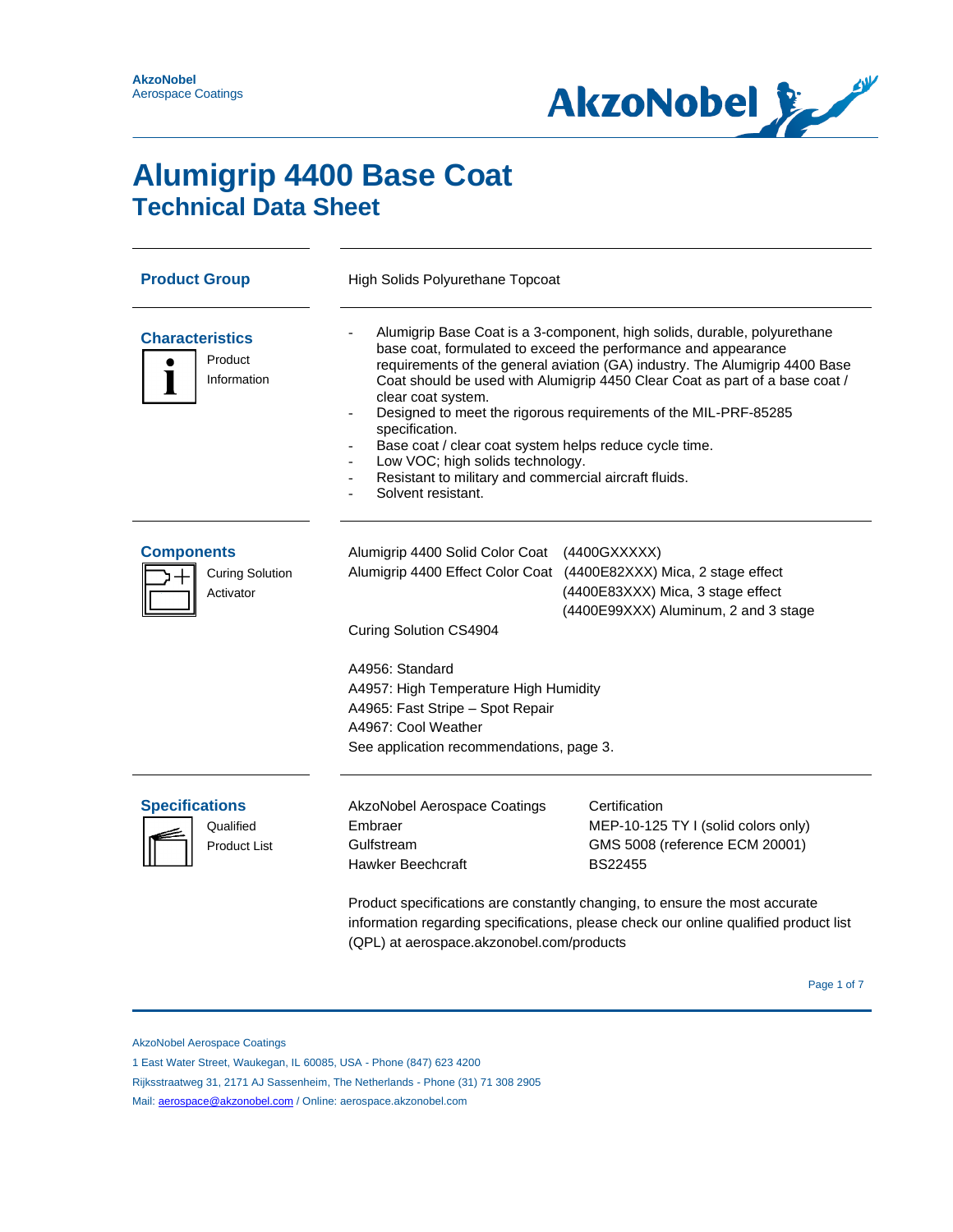

| <b>Surface Conditior</b> |
|--------------------------|
|                          |

Cleaning



**Surface pretreatment is an essential part of the painting process.** 

- Alumigrip Base Coat is compatible with most commonly used AkzoNobel Aerospace Coating primers, however we advise to use the following primers / surfacers:
	- Alumigrip 10P8-11
		- Alumigrip 10P30-8
	- Alumigrip 4001
	- Alumigrip 4144 (Europe only)
	- 37035A
	- Aerowave 2001 Structural Primer
- Observe the recoat times of the relevant primer.
- Apply Alumigrip 4400 Base Coat on clean primer. Remove oil, grease and other contamination prior to application.
- Recondition aged primers or topcoats with e.g. Scotch-Brite® Type A very fine to a uniform matt surface.
- Remove dust with e.g. tack rags just prior to application of Alumigrip Base Coat

#### **Instruction for Use**

| Mixing Ratio<br>(volume) | 2 parts<br>1 part<br>1 part                           | Alumigrip 4400 Base Coat (4400GXXXXX or 4400EXXXXX)<br>Curing Solution CS4904<br>Activator A4956, A4957, A4965, or A4967                                                                                                                                                                                                                                                                                                                                                                                                                                                                                        |  |  |
|--------------------------|-------------------------------------------------------|-----------------------------------------------------------------------------------------------------------------------------------------------------------------------------------------------------------------------------------------------------------------------------------------------------------------------------------------------------------------------------------------------------------------------------------------------------------------------------------------------------------------------------------------------------------------------------------------------------------------|--|--|
|                          | mixture again thoroughly.<br>$\overline{\phantom{0}}$ | Allow products to acclimatize to room temperature before use.<br>Stir or shake Alumigrip 4400 Base Coat thoroughly until the product is<br>uniformly homogenized before adding the curing solution.<br>Add the Curing Solution CS4904 and stir the catalyzed mixture thoroughly.<br>Add the Activator A4956, A4957, A4965, or the A4967 and stir the activated<br>Product SRA-9009 is available to facilitate coating repairs by lowering the<br>coating surface tension and thinning the paint for finer atomization. Ask your<br>Technical Service representative for special instructions on using SRA-9009. |  |  |
| <b>Induction Time</b>    | 10 minutes                                            |                                                                                                                                                                                                                                                                                                                                                                                                                                                                                                                                                                                                                 |  |  |



AkzoNobel Aerospace Coatings

1 East Water Street, Waukegan, IL 60085, USA - Phone (847) 623 4200

Rijksstraatweg 31, 2171 AJ Sassenheim, The Netherlands - Phone (31) 71 308 2905

Mail: **aerospace@akzonobel.com** / Online: aerospace.akzonobel.com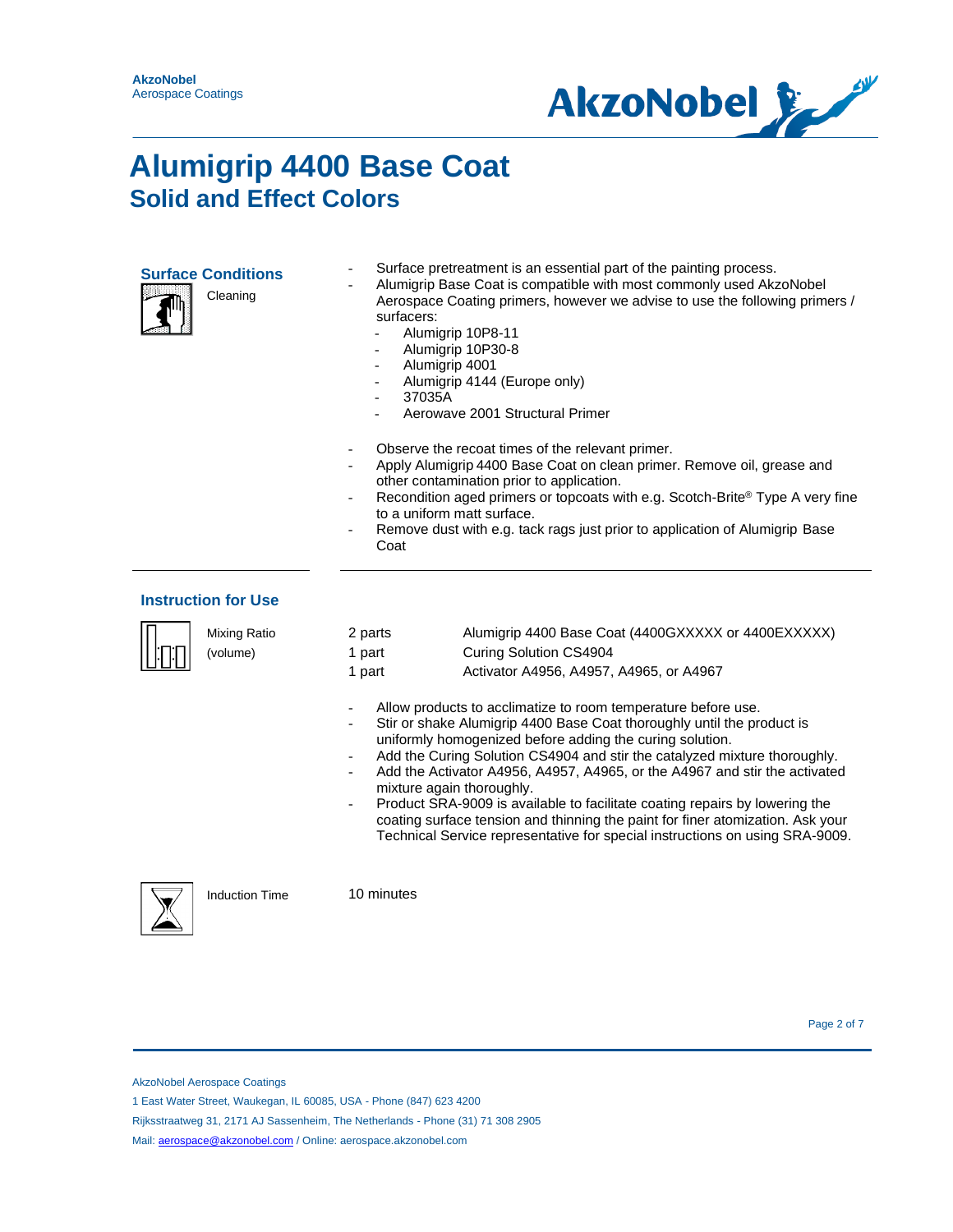



Initial Spraying Viscosity (25ºC/77ºF)

16 – 25 seconds Signature Zahn-Cup #2



Note Viscosity measurements are provided as guidelines only and are not to be used as quality control parameters. Certified information is provided by certification documentation available on request.



Pot life (25ºC/77ºF) 2.0 – 2.5 hours, depending on activator selected. A4956 and A4965: 2 hours A4957 and A4967: 2.5 hours

 $25.0 - 37.5$  micron ( $\mu$ m) Gloss: 1.0 – 1.5 mils Effect : 1.0 – 1.5 mils



Dry Film **Thickness** (DFT)

Note Some colors with low opacity may need a layer thickness of up to 125 µm / 5 mils

#### **Application Recommendations**

Conditions

|              | A4956                    | A4957          | A4965              | A4967                    |
|--------------|--------------------------|----------------|--------------------|--------------------------|
| Temperature: | $65 - 85$ <sup>o</sup> F | ≥80°F          | $50 - 80^{\circ}F$ | $60 - 85$ <sup>o</sup> F |
|              | $18 - 29^{\circ}$ C      | $\geq$ 27°C    | $10 - 27$ °C       | $16 - 30^{\circ}$ C      |
| Relative     |                          |                |                    |                          |
| Humidity:    | $15 - 80%$               | ≥70%           | $15 - 65%$         | $15 - 85%$               |
|              |                          |                |                    |                          |
| Flash Time:  | $15 - 45$ min.           | $15 - 45$ min. | $5 - 20$ min.      | $5 - 20$ min.            |



The quality of the application of all coatings will be influenced by the spray equipment chosen and the temperature, humidity, and air flow of the paint application area. When applying the product for the first time, it is recommended that test panels be prepared in order to identify the best equipment settings to be used in optimizing the performance and appearance of the coating. Alumigrip

Page 3 of 7

AkzoNobel Aerospace Coatings

1 East Water Street, Waukegan, IL 60085, USA - Phone (847) 623 4200

Rijksstraatweg 31, 2171 AJ Sassenheim, The Netherlands - Phone (31) 71 308 2905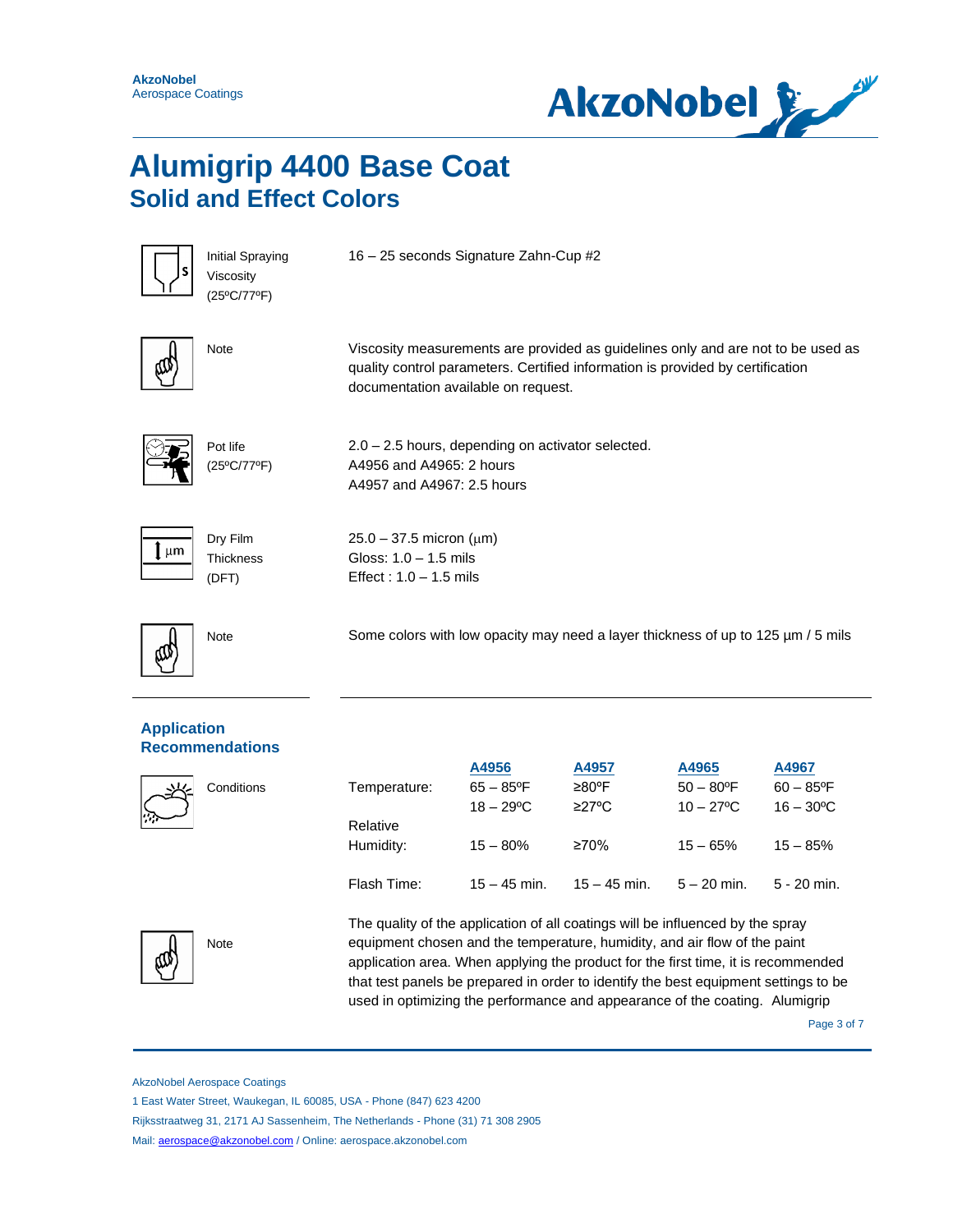

4400 Base Coat may be applied in conditions outside of the limits shown above. Care must be excercised to ensure a satisfactory result. Please contact your local AkzoNobel Aerospace Coatings representative to determine the proper application techniques and choice of activators when environmental conditions fall outside of the recommended range.

|         | Equipment                                       | Air<br><b>HVLP</b><br><b>LP Electrostatic</b><br>Air Electrostatic                                                                                                                                                                                                                                         | $1.2 - 1.4$ mm nozzle orifice<br>$1.2 - 1.4$ mm nozzle orifice<br>$1.2 - 1.5$ mm nozzle orifice<br>$.009 - .013$ in. nozzle orifice                                                                                             |  |  |
|---------|-------------------------------------------------|------------------------------------------------------------------------------------------------------------------------------------------------------------------------------------------------------------------------------------------------------------------------------------------------------------|---------------------------------------------------------------------------------------------------------------------------------------------------------------------------------------------------------------------------------|--|--|
|         | Number of coats<br>Two Stage<br>Colors          | - Alumigrip 4400 Solid Color Coat (4400GXXXXX)                                                                                                                                                                                                                                                             | - Alumigrip 4400 Effect Color Coat (4400E82XXX) and (4400E99XXX)<br>Apply 2 even wet coats with recommended flash time (depending on the activator<br>chosen) in between coats or one cross coat until full hiding is achieved. |  |  |
|         | Number of coats<br><b>Three Stage</b><br>Colors | - Alumigrip 4400 Effect Color Coat (4400E83XXX)<br>Apply a single uniform wet coat of Alumigrip 4400 Base Coat Effect, with<br>recommended flash time in between coats depending on the activator chosen,<br>followed by a cross coat. The total cross coats should achieve the desired<br>uniform effect. |                                                                                                                                                                                                                                 |  |  |
|         |                                                 | (Apply the underlayment or base color with the 2 even wet coats with<br>achieved as mentioned above, before the effect coating is applied).                                                                                                                                                                | recommended flash time in between coats or one cross coat until full hiding is                                                                                                                                                  |  |  |
| $\mu$ m | Dry Film<br><b>Thickness</b><br>(DFT)           |                                                                                                                                                                                                                                                                                                            | Some colors may require a slightly higher film thickness to achieve hide.                                                                                                                                                       |  |  |
|         | Cleaning of<br>Equipment                        | TR-19 or MEK                                                                                                                                                                                                                                                                                               |                                                                                                                                                                                                                                 |  |  |

Page 4 of 7

AkzoNobel Aerospace Coatings

1 East Water Street, Waukegan, IL 60085, USA - Phone (847) 623 4200

Rijksstraatweg 31, 2171 AJ Sassenheim, The Netherlands - Phone (31) 71 308 2905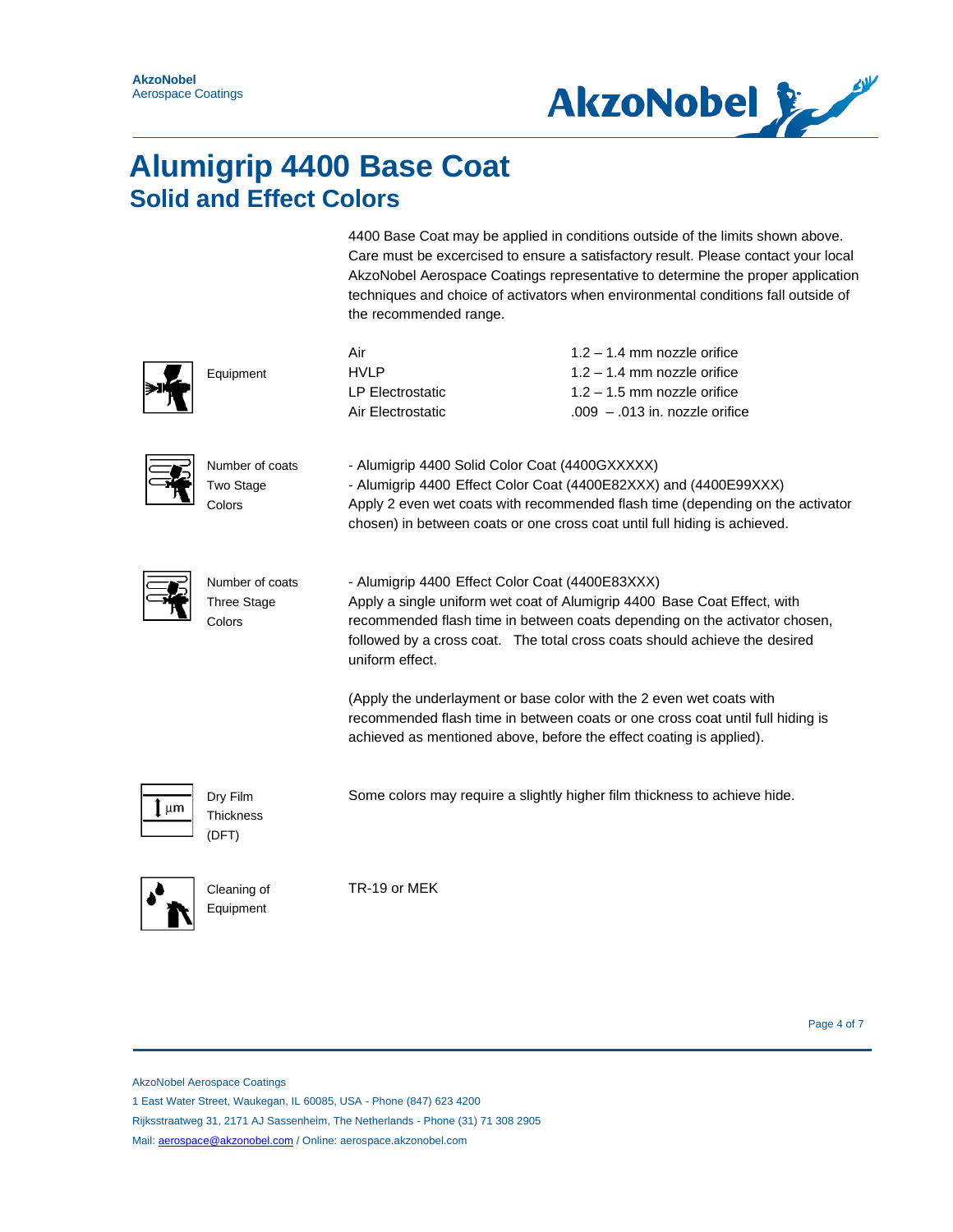

#### **Physical Properties**

|    | <b>Drying Times</b><br>(25 +/- 2°C / 77<br>$+/- 2$ <sup>o</sup> F, 55 $+/-$<br>5% RH)                             | Activator:<br>A4956: Standard<br>A4957: High Temperature High Humidity<br>A4965: Fast Stripe - Spot Repair<br>A4967: Cool Weather                                                                                                                                                                                                                                              |                                                       |                                                                                       |                                                         |                                                       |
|----|-------------------------------------------------------------------------------------------------------------------|--------------------------------------------------------------------------------------------------------------------------------------------------------------------------------------------------------------------------------------------------------------------------------------------------------------------------------------------------------------------------------|-------------------------------------------------------|---------------------------------------------------------------------------------------|---------------------------------------------------------|-------------------------------------------------------|
|    | <b>Drying Times</b><br>Ambient<br>Conditions<br>$(25 +/- 2°C / 77)$<br>$+/- 2$ <sup>o</sup> F, 55 $+/-$<br>5% RH) | Activator<br>Dry to tape<br>Dry to touch<br>Full cure                                                                                                                                                                                                                                                                                                                          | A4956<br>$3.5 - 5.5$ hrs<br>$2.0 - 3.0$ hrs<br>7 days | A4957<br>$4.0 - 6.0$ hrs<br>$3.0 - 4.0$ hrs<br>7 days                                 | A4965<br>$0.75 - 2.0$ hrs<br>$0.50 - 2.0$ hrs<br>7 days | A4967<br>$1.0 - 2.0$ hrs<br>$1.0 - 2.0$ hrs<br>7 days |
|    | <b>Note</b>                                                                                                       | Dry times will vary depending combinations of temperature, humidity and airflow.<br>For additional information regarding conditions outside of the above perimeters,<br>please contact your local technical service representatives.                                                                                                                                           |                                                       |                                                                                       |                                                         |                                                       |
|    | Activator<br>Reference                                                                                            | Parts and components<br>Full Body (Assembled)<br>Repair<br><b>Stripe</b>                                                                                                                                                                                                                                                                                                       |                                                       | A4965 or A4967<br>A4956, A4957, or A4967<br>A4965, do not heat cure<br>A4965 or A4967 |                                                         |                                                       |
|    | Theoretical<br>Coverage                                                                                           | <b>Solid Colors</b><br>19.09 $m^2$ per liter ready to apply at 25.4 $\mu$ m dry film thickness<br>778 ft <sup>2</sup> per US gallon ready to apply at 1.0 mil dry film thickness<br><b>Effect Colors</b><br>19.51 m <sup>2</sup> per liter ready to apply at 25.4 $\mu$ m dry film thickness<br>795 ft <sup>2</sup> per US gallon ready to apply at 1.0 mil dry film thickness |                                                       |                                                                                       |                                                         |                                                       |
| um | Dry Film Weight                                                                                                   | Solid Colors<br>39.7 g/m <sup>2</sup> /25.4 µm<br>$0.0081$ lbs/ft <sup>2</sup> /1.0 mil                                                                                                                                                                                                                                                                                        |                                                       | <b>Effect colors</b>                                                                  | 33.6 g/m2/ 25.4 mm<br>$0.0069$ lbs/ft $2/1.0$ mil       |                                                       |

Page 5 of 7

AkzoNobel Aerospace Coatings

1 East Water Street, Waukegan, IL 60085, USA - Phone (847) 623 4200

Rijksstraatweg 31, 2171 AJ Sassenheim, The Netherlands - Phone (31) 71 308 2905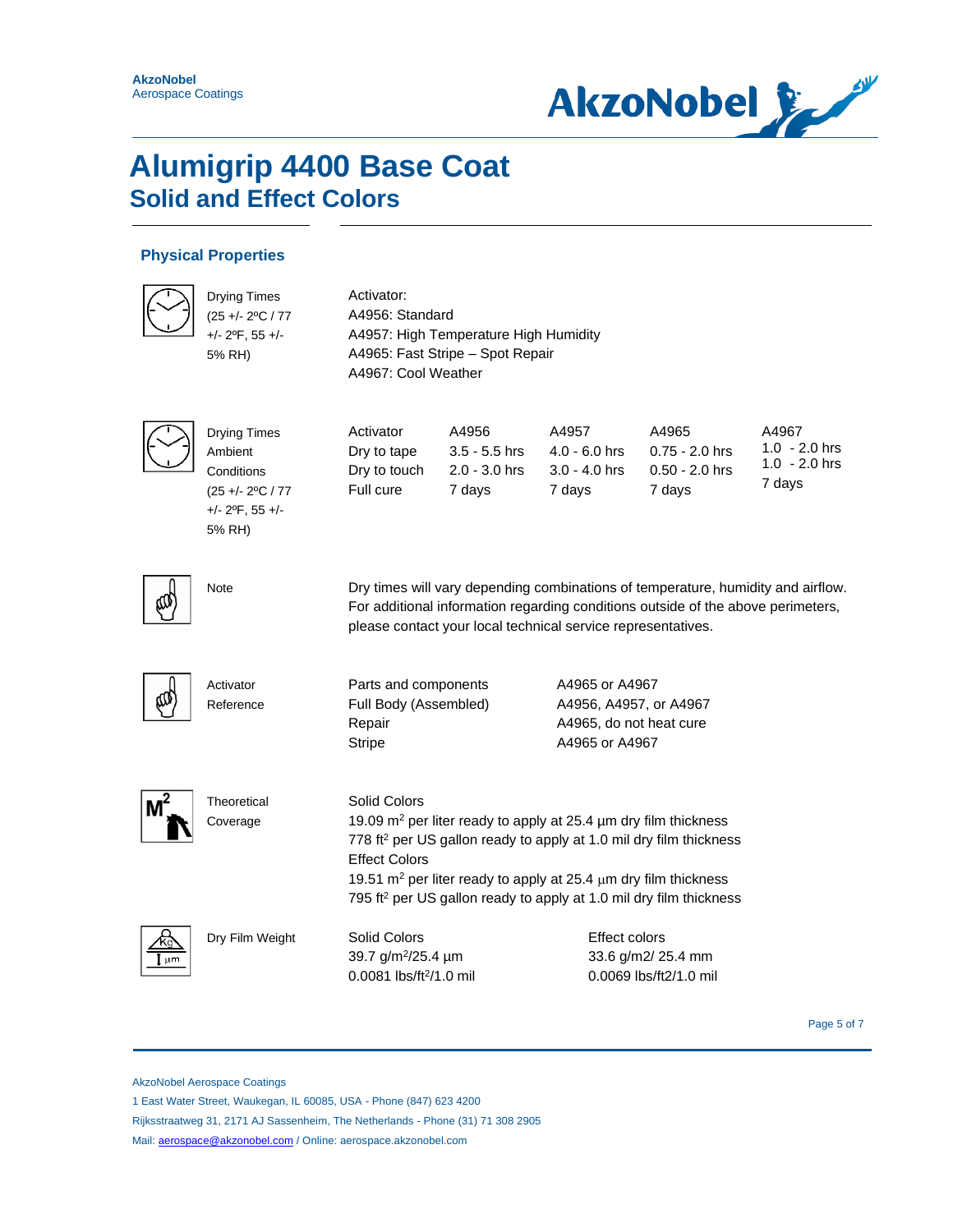

| Ό | Volatile Organic<br>Compounds                       | Solid Colors<br>Max 422.7 g/l<br>Max 3.5 lbs/gal                                                                                                                                                                                                                                                                  | <b>Effect Colors</b><br>Max 420 g/l<br>Max. 3.5 lbs/gal |                                                            |             |
|---|-----------------------------------------------------|-------------------------------------------------------------------------------------------------------------------------------------------------------------------------------------------------------------------------------------------------------------------------------------------------------------------|---------------------------------------------------------|------------------------------------------------------------|-------------|
|   | Gloss $(60°)$                                       | 85 max GU                                                                                                                                                                                                                                                                                                         |                                                         |                                                            |             |
|   | Color                                               | Various                                                                                                                                                                                                                                                                                                           |                                                         |                                                            |             |
|   | Flash-point                                         | Alumigrip 4400 Solid (4400GXXXX)<br>Alumigrip 4400 Effect (4400EXXXX)                                                                                                                                                                                                                                             |                                                         | *Refer to MSDS (see note)<br>*Refer to MSDS (see note)     |             |
|   |                                                     | Alumigrip Curing Solution 4904 (CS4904)                                                                                                                                                                                                                                                                           |                                                         | 25°F / -4°C                                                |             |
|   |                                                     | Alumigrip 4956 (A4956)<br>Alumigrip 4957 (A4957)<br>Alumigrip 4965 (A4965)<br>Alumigrip 4967 (A4967)                                                                                                                                                                                                              |                                                         | 44°F / 7°C<br>44°F / 7°C<br>93.2°F / 34°C<br>93.2°F / 34°C |             |
|   | Note                                                | *Refer to Material Safety Data Sheet (MSDS) for each individual base component<br>for specific flashpoint data.                                                                                                                                                                                                   |                                                         |                                                            |             |
|   | Storage                                             | Store the product dry and at a temperature between 5 and 38°C / 41 and 100°F<br>per AkzoNobel Aerospace Coatings specification. Store in the original unopened<br>containers. Storage temperature may vary per OEM specification requirements.<br>Refer to container label for specific storage life information. |                                                         |                                                            |             |
|   | Shelf life<br>$5 - 38^{\circ}$ C<br>$(41 - 100$ °F) | 24 months per AkzoNobel Aerospace Coatings commercial specification. Shelf life<br>may vary due to OEM specification requirements. Refer to container label for<br>specific shelf life information.                                                                                                               |                                                         |                                                            |             |
|   |                                                     |                                                                                                                                                                                                                                                                                                                   |                                                         |                                                            | Page 6 of 7 |

AkzoNobel Aerospace Coatings

1 East Water Street, Waukegan, IL 60085, USA - Phone (847) 623 4200

Rijksstraatweg 31, 2171 AJ Sassenheim, The Netherlands - Phone (31) 71 308 2905